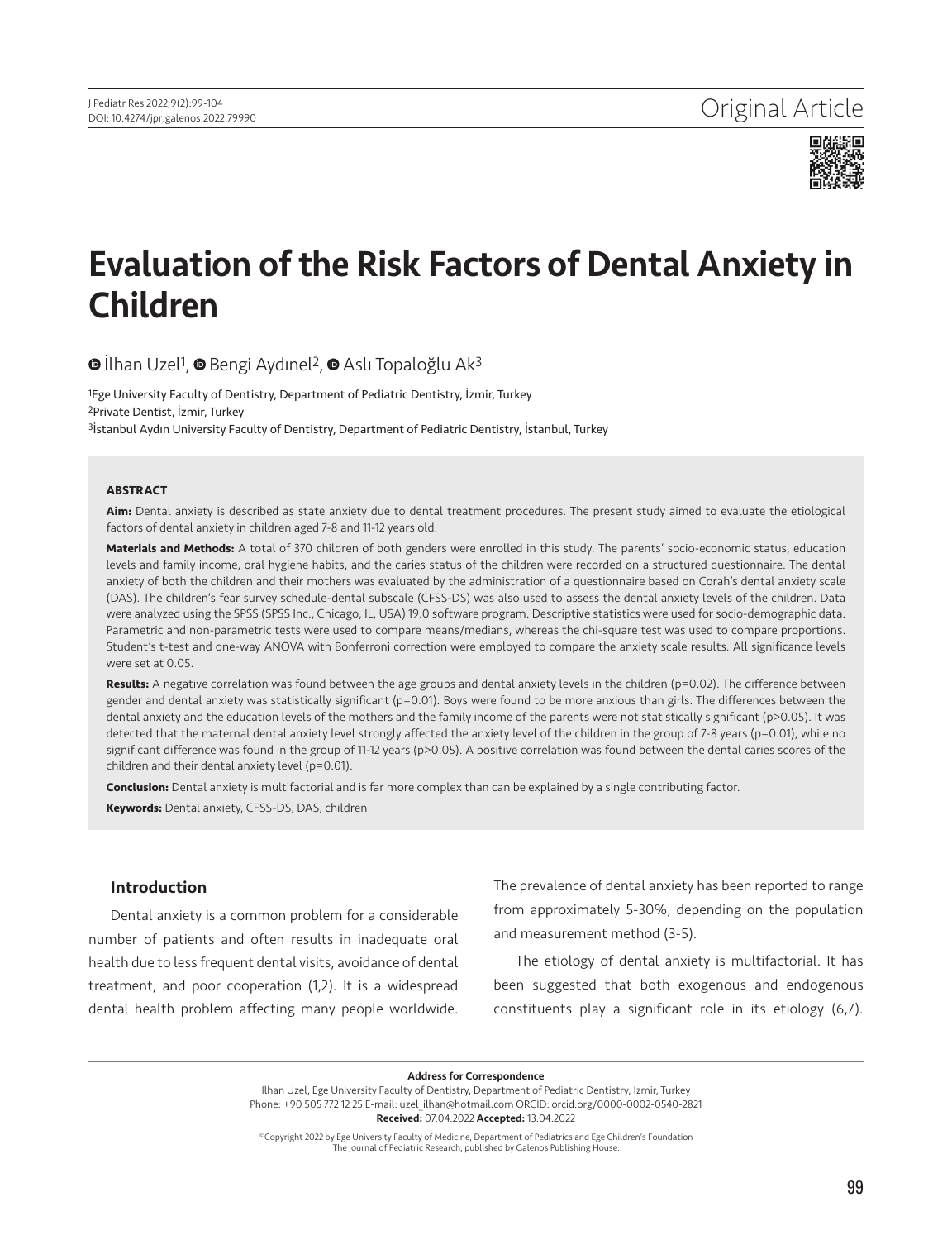Socio-economic factors, age and gender, previous traumatic experiences, environmental factors, and social interactions are the major contributing factors to dental anxiety (6-9).

The age of the subject is considered one of the factors which has a substantial impact on dental anxiety among children. There is almost total agreement in the literature that younger children tend to be more anxious in the dental office compared to older children (10,11).

Evidence regarding differences in dental anxiety between boys and girls is inconsistent (12,13). Most investigators reported higher levels of dental anxiety among girls (12-15). However, certain other studies reported that there were no differences between the genders regarding dental anxiety (16,17).

The education level and the social status of the parents have long been considered as factors which affect the dental anxiety level of children. Children from families with low socio-economic status and low educational levels tend to experience more dental anxiety. This could be due to decreased dental awareness (18,19). It was speculated that the parents' dental anxiety levels might exert an influence on their children's dental anxiety through modeling and information. It has been reported that over 40% of parents gave their children a negative attitude about their previous dental visit (20,21).

It has been stated that high dental anxiety affects the oral health of the patients and therefore causes negativity in their quality of life. Dental anxiety is associated with an increased level of dental caries and poor oral hygiene in children. Children with high dental anxiety also demonstrate poor cooperation during dental visits, which compromises the treatment outcomes, creates occupational stress on dental staff, and causes discord between dental professionals and the parents (22-24).

There are many methods for determining dental anxiety, such as physiological, psychometric, projective tests and observing and scoring behaviors (13,16,25,26). Corah's dental anxiety scale (CDAS), developed by Corah in 1969, is one of the most common methods used to assess the dental anxiety of patients. It consists of four questions, each question containing five answers. Items are scored on a scale of 1 (no anxiety) to 5 (extreme anxiety) and summed to give an overall anxiety score ranging from 4 to 20. The cut-off points for the CDAS were as follows: dental anxiety of the study participants was classified as low (4-12) or high (≥13) (25). The children's fear survey schedule-dental subscale (CFSS-DS), proposed by Cuthbert and Melamed (26) in 1982, is another widely used measure of dental anxiety in children. It consists of 15 items, including various aspects of dental and medical situations, and scored from 1 (not afraid) to 5 (very afraid) on a 5-point Likert scale, with total scores ranging from 15 to 75. The cut-off points for the CFSS-DS are as follows; dental anxiety of the children was classified as low (15-38) or high (>38) (26).

The present study aimed to evaluate the etiological factors of dental anxiety in children aged 7-8 and 11-12 years old.

The null hypotheses to be tested were as follows;

1) Gender has no influence on the presence of dental anxiety in children.

2) There is no statistically significant difference between socio-demographic factors and dental anxiety.

3) Maternal dental anxiety level does not correlate with the dental anxiety level of their children.

## Materials and Methods

The present study was approved by the Ethical Committee of the Ege University Faculty of Medicine (approval no: 17-4/18, date: 20.04.2017). A total of 370 children aged 7-8 and 11-12 years old of both sexes were enrolled in this study. All children and their parents received written and verbal information about the procedure, and written informed consent was obtained before the study.

The study was carried out among patients who were referred for their first dental visit to Ege University Pediatric Dentistry Department. Patients with any systemic or genetic diseases were not included in this study.

The survey consisted of two sections. The first section requested socio-demographic and dental information of the patient, including age, gender of the children, socioeconomic status, education level (low: ≤8 years, high: >8 years), and family income (low, moderate, high) of the parents, oral hygiene (brushing regularly twice a day, irregular, none) and dental caries scores [Caries free: decayed, missing, and filled teeth (DMFT + dmft)=0, low caries: DMFT + dmft=1-4, high caries: DMFT + dmft>4] of the children. The second section comprised the CDAS (low, high) for both the children and their mothers and the CFSS-DS (low, high) for only the children (Table I, II).

Data were analyzed using the SPSS (SPSS Inc., Chicago, IL, USA) 19.0 software program. Descriptive statistics were used for socio-demographic data. Parametric and non-parametric tests were used to compare means/medians, whereas the chi-square test was used to compare proportions. Student's t-test and one-way ANOVA with Bonferroni correction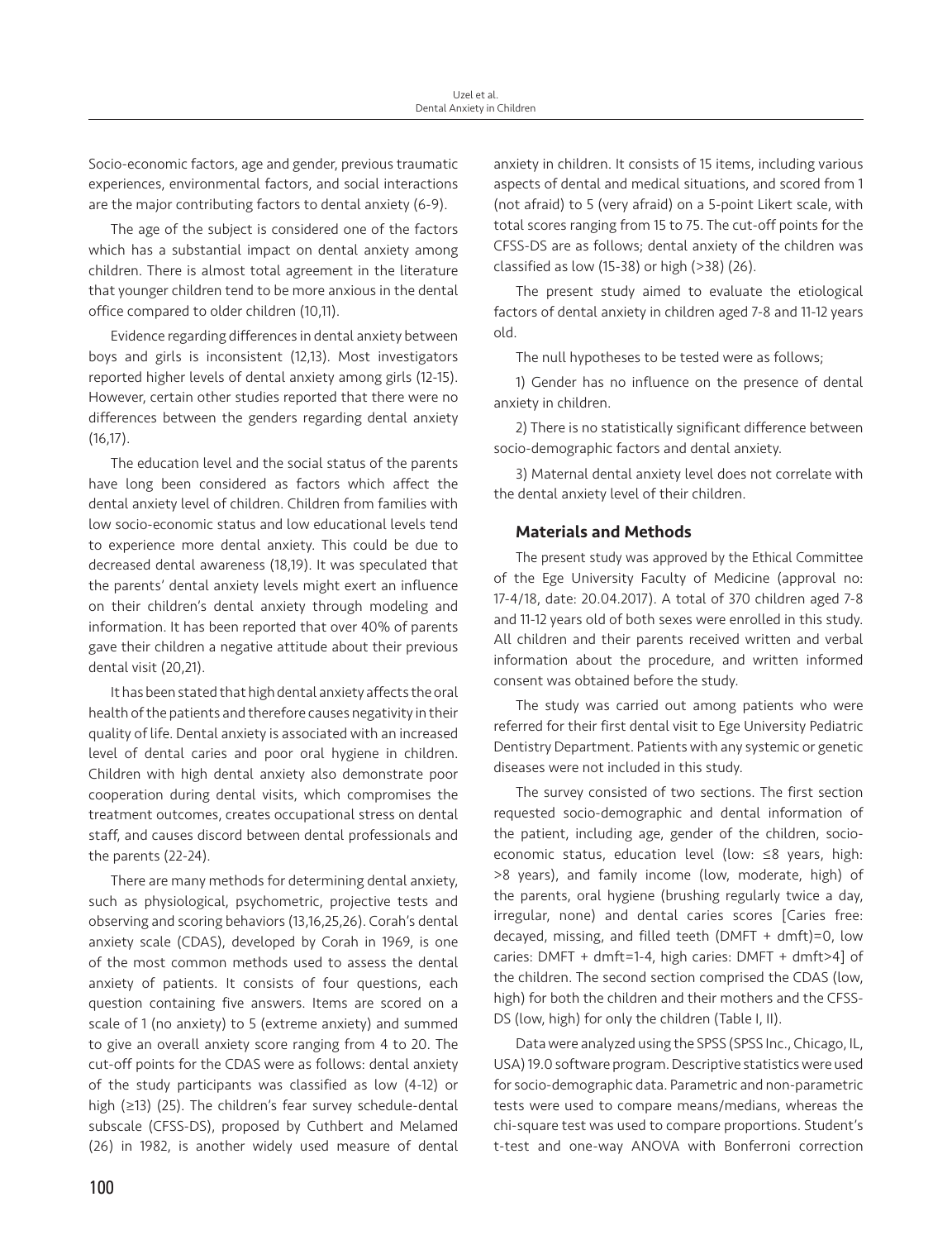were employed to compare the anxiety scale results. All significance levels were set at 0.05.

# Results

The age and gender distribution of the children in the study population are shown in Table III. 51.4% (n=190) of the 370 patients were in the group of 7-8 years, while 48.6% (n=180) were in the group of 11-12 years. 183 (49.5%) of the patients were girls, while 187 (50.5%) were boys in the present study.

The mean ± standard deviation of the CDAS and CFSS-DS scores of the children according to their age and gender

groups are shown in Table IV. A negative correlation was found between the age groups and dental anxiety levels in the children (p=0.02). The difference between gender and dental anxiety was statistically significant (p=0.01). Boys were more anxious than girls. No significant difference was found between the CDAS and CFSS-DS scores in children (p>0.05). 88 children in the 7-8 years group and 43 children in the 11-12 years group were recorded as having high anxiety according to the results of both anxiety scales.

The differences between the dental anxiety and the education levels of the mothers and the family income of the parents were not statistically significant (p>0.05).

| Table I. Corah's dental anxiety scale (CDAS) (25)                                                                                                           |
|-------------------------------------------------------------------------------------------------------------------------------------------------------------|
| 1. If you had to go to the dentist tomorrow, how would you feel?                                                                                            |
| (1) Look forward to it as a reasonably enjoyable experience                                                                                                 |
| (2) I wouldn't care one way or the other                                                                                                                    |
| (3) I would be a little uneasy about it                                                                                                                     |
| (4) I would be afraid that it would be unpleasant and painful                                                                                               |
| (5) I would be very frightened of what the dentist might do                                                                                                 |
| 2. When you are waiting in the dentist's office for your turn in the chair, how do you feel?                                                                |
| (1) Relaxed                                                                                                                                                 |
| (2) A little uneasy                                                                                                                                         |
| (3) Tense                                                                                                                                                   |
| (4) Anxious                                                                                                                                                 |
| (5) So anxious that I sometimes break out in a sweat or almost feel physically sick                                                                         |
| 3. When you are in the dentist's chair waiting while he gets his drill ready to begin working on your teeth, how do you feel? (Same alternatives as<br>Q.2) |
|                                                                                                                                                             |

4. You are in the dentist's chair to have your teeth cleaned. While you are waiting and the dentist is getting out the instruments which he will use to examine your teeth around the gums, how do you feel? (Same alternatives as Q.2)

| Table II. The children's fear survey schedule-dental subscale (CFSS-DS) (26) |                   |                 |                      |                     |             |  |  |
|------------------------------------------------------------------------------|-------------------|-----------------|----------------------|---------------------|-------------|--|--|
|                                                                              | <b>Not afraid</b> | A little afraid | <b>Fairly afraid</b> | <b>Quite afraid</b> | Very afraid |  |  |
| Dentists                                                                     |                   |                 |                      |                     |             |  |  |
| Doctors                                                                      |                   |                 |                      |                     |             |  |  |
| Injections                                                                   |                   |                 |                      |                     |             |  |  |
| Having somebody examine your mouth                                           |                   |                 |                      |                     |             |  |  |
| Having to open your mouth                                                    |                   |                 |                      |                     |             |  |  |
| Having a stranger touch you                                                  |                   |                 |                      |                     |             |  |  |
| Having somebody look at you                                                  |                   |                 |                      |                     |             |  |  |
| The denstist drilling                                                        |                   |                 |                      |                     |             |  |  |
| The sight of the dentist drilling                                            |                   |                 |                      |                     |             |  |  |
| The noise of the dentist drilling                                            |                   |                 |                      |                     |             |  |  |
| Having somebody put instuments in your mouth                                 |                   |                 |                      |                     |             |  |  |
| Choking                                                                      |                   |                 |                      |                     |             |  |  |
| Having to go to the hospital                                                 |                   |                 |                      |                     |             |  |  |
| People in white uniform                                                      |                   |                 |                      |                     |             |  |  |
| Having the dentist clean your teeth                                          |                   |                 |                      |                     |             |  |  |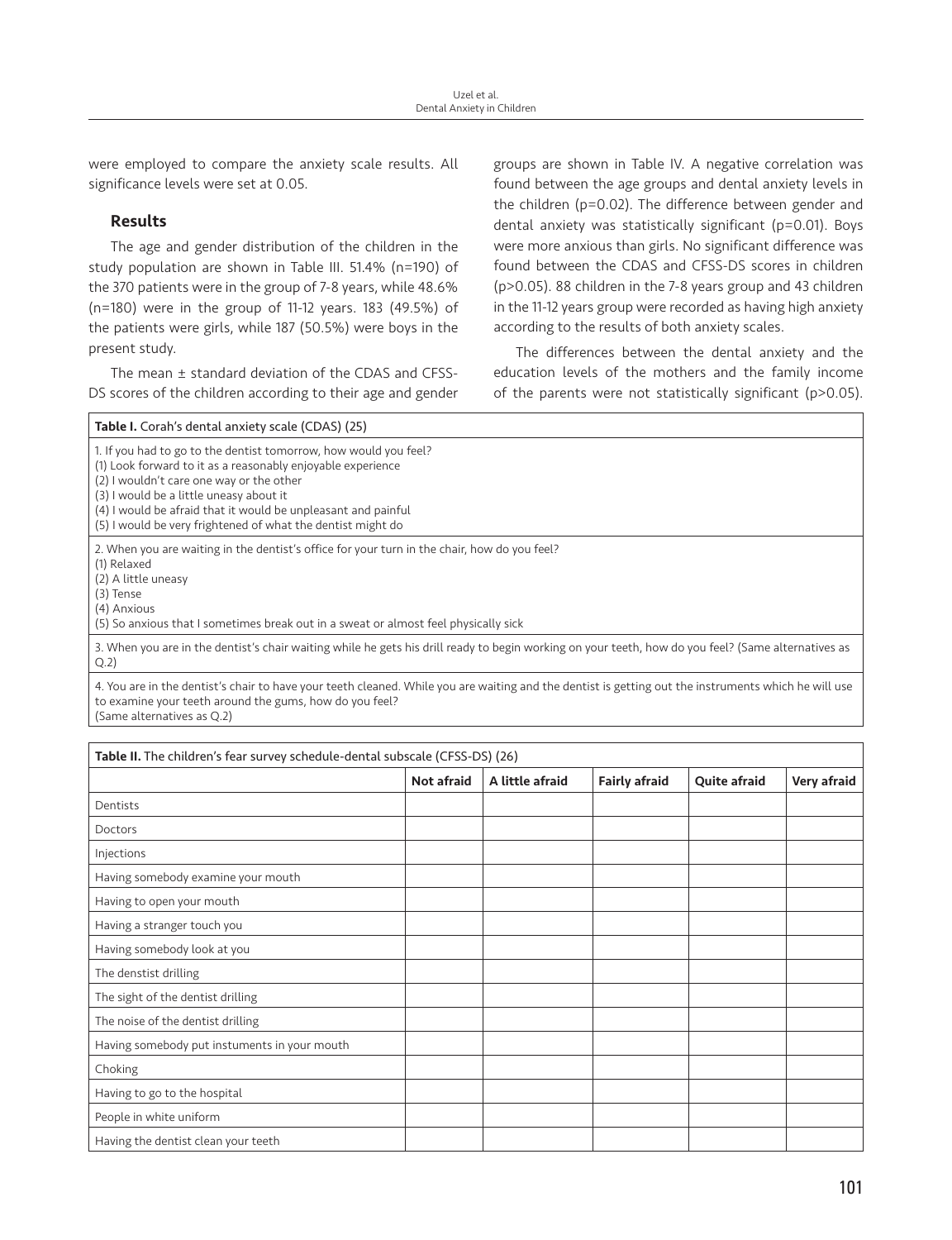No significant association was found between the oral hygiene habits of the children and their dental anxiety level (p>0.05). It was detected that the maternal dental anxiety level strongly affected the anxiety level of the children in a group of 7-8 years (p=0.01), while no significant difference was found in a group of 11-12 years (p>0.05). The distribution of the dental anxiety levels of the patients according to their caries index scores is given in Table V. A positive association was found between the dental caries scores of the children and their dental anxiety levels (p=0.01).

# **Discussion**

Dental anxiety regarding dentists and dental treatment is one of the most common dental treatment problems. Although dental anxiety can be observed at any age, it can usually be seen in childhood (1-3). Despite technological

| Table III. The distribution of the age and gender of the patients |                 |                   |       |  |  |  |  |
|-------------------------------------------------------------------|-----------------|-------------------|-------|--|--|--|--|
| Age groups                                                        |                 |                   |       |  |  |  |  |
| Gender                                                            | 7-8 years group | 11-12 years group | Total |  |  |  |  |
| Girls                                                             | 92              | 91                | 183   |  |  |  |  |
| <b>Boys</b>                                                       | 98              | 89                | 187   |  |  |  |  |
| Total                                                             | 190             | 180               | 370   |  |  |  |  |

Table IV. The mean ± standard deviation scores of the CDAS and CFSS-DS anxiety scales according to the age and the gender of the patients

Age groups Anxiety scales 7-8 years group (Mean ± SD) 11-12 years group (Mean ± SD) p-value CDAS Girls  $13.75 \pm 7.02$  11.56 $\pm$ 6.12 0.01 Boys  $15.91 \pm 8.22$  13.45 $\pm$ 7.18 CFSS-DS Girls  $29.12 \pm 12.35$  23.92 $\pm$ 10.60 0.01 Boys 32.52±14.23 28.86±11.07

CDAS: Corah's dental anxiety scale, CFSS-DS: The children's fear survey schedule-dental subscale, SD: Standard deviation

developments and a modern approach to the prevention and management of oral diseases, dental anxiety is still one of the main reasons for avoiding dental treatment (4,5).

The etiology of dental anxiety is complex and multifactorial. Many different factors have been discussed as influences on dental anxiety in children, including sociodemographic factors, oral hygiene habits, oral health, parental dental anxiety level, etc. (6-9). This study explored the possible associations between dental anxiety in children and its related factors.

Several valid psychometric questionnaires can be used to evaluate dental anxiety levels. Assessing the level of anxiety can be very useful in providing good quality dental services and to allow for the better management of the behavior of patients. The ideal measurement methods should be valid, allow for limited cognitive and linguistic skills, and be easy to administer and score in a clinical situation (13,16). According to these, the CDAS and the CFSS were used to assess dental anxiety levels in the present study. Both scales have demonstrated good reliability and acceptable validity and have been used to estimate the prevalence of dental anxiety and evaluate the behavior management procedures used for children in previous reports (13,16,25,26).

Several studies have suggested the relationship between age and dental anxiety to be a decrease in dental anxiety with increasing age (10,11). The contributing factors to dental anxiety in children were studied in two different age groups in the present study. According to the results of the present study, it was seen that dental anxiety seems to decrease with increasing age (p=0.01). This finding is in agreement with previous studies (10,11).

Relating dental anxiety to gender is a controversial issue in the literature (12,13). Dental anxiety has been linked more to girls than boys, as reported by some studies (12- 15). Only a few studies showed no significant relationship between dental anxiety and gender (16,17). The difference between gender and dental anxiety was found statistically

| Table V. The distribution of the dental anxiety levels of the patients according to the caries index scores |              |                                                |                                        |                                            |         |  |  |  |  |
|-------------------------------------------------------------------------------------------------------------|--------------|------------------------------------------------|----------------------------------------|--------------------------------------------|---------|--|--|--|--|
|                                                                                                             |              | <b>Caries free</b><br>$DMFT + dmft = 0$<br>(n) | Low caries<br>$DMFT + dmft=1-4$<br>(n) | <b>High caries</b><br>DMFT + dmft>4<br>(n) | p-value |  |  |  |  |
| CDAS                                                                                                        | Low anxiety  | 93                                             | 102                                    | 44                                         |         |  |  |  |  |
|                                                                                                             | High anxiety | 12                                             | 23                                     | 96                                         | 0.001   |  |  |  |  |
| CFSS-DS                                                                                                     | Low anxiety  | 101                                            | 106                                    | 32                                         | 0.001   |  |  |  |  |
|                                                                                                             | High anxiety | 9                                              | 20                                     | 102                                        |         |  |  |  |  |

CDAS: Corah's dental anxiety scale, CFSS-DS: The children's fear survey schedule-dental subscale, DMFT: Decayed, missing, and filled teeth (caries index for permanent teeth), dmft: Decayed, missing, and filled teeth (caries index for primary teeth)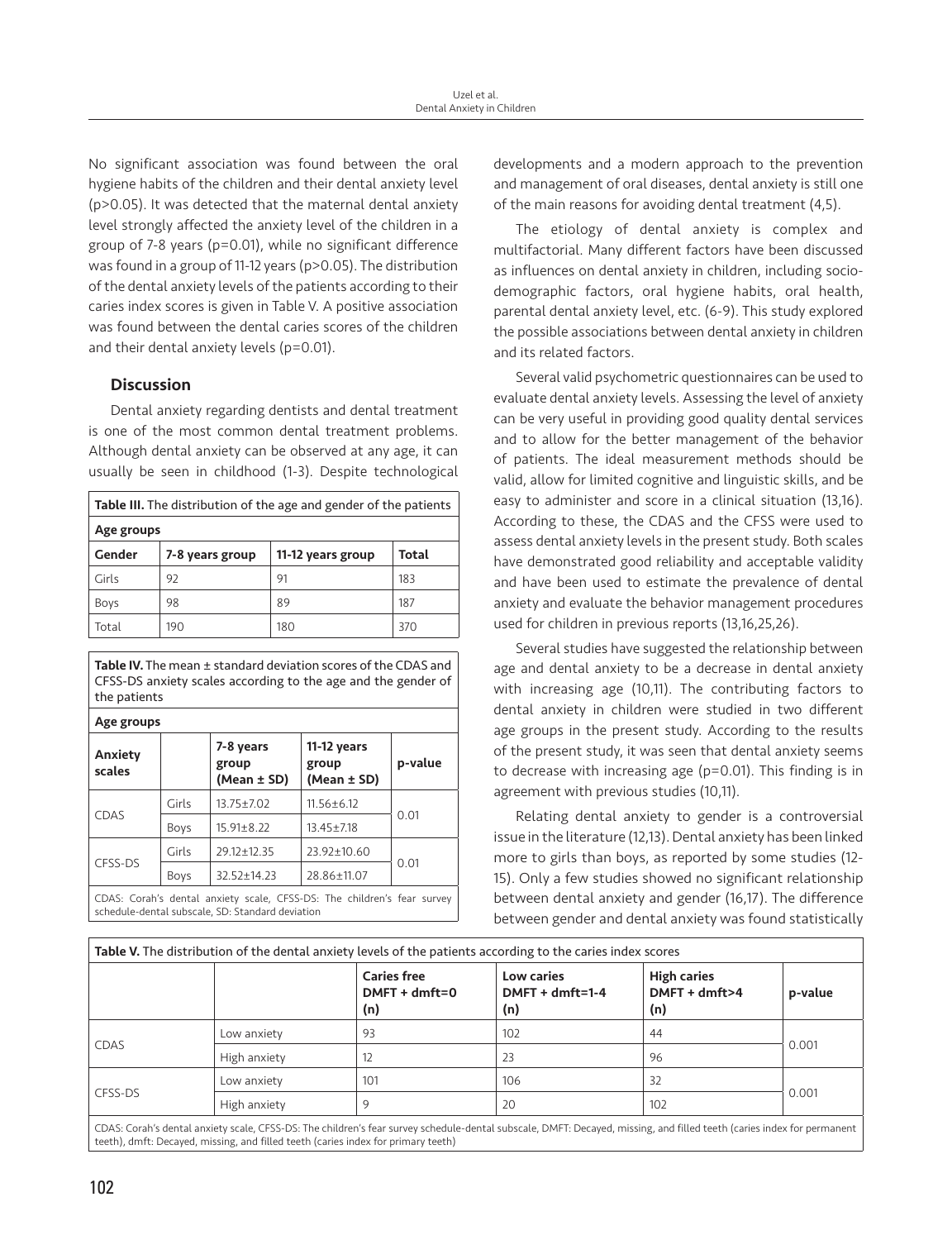significant in the present study (p=0.01). Boys were more anxious than girls. Contradictory research findings may be explained by different study designs and methods of data collection. Moreover, gender influences should be regarded in combination with other factors such as local culture and the socio-economic status of the family. In our society, girls were thought to become more mature as they get older.

It has been reported that children from low socioeconomic status families are more anxious than children of high socio-economic status families. This may be because parents from low socio-economic status transferred their fear and anxiety to their children due to a lack of awareness (18,19). The differences between dental anxiety and the education level of the mothers and the family income of the parents were not statistically significant in the present study (p>0.05).

There are numerous studies investigating the relationship between child and parental dental anxiety. The literature has also reported a positive association between children's dental anxiety and parental, particularly maternal, anxiety. Children, especially those under 8 years old, who see dental anxiety in their parents, or learn about it through stressful information provided by parents, are more likely to develop a similar attitude, thus resulting in the development of dental anxiety. Parents have an influence on their children's anxiety level. As the child grows, they are less affected by their family and environmental factors come into play (20,21). In the present study, it was seen that the maternal dental anxiety level strongly affected the anxiety level of the children in a group of 7-8 years (p=0.01), while no significant difference was found in a group of 11-12 years  $(p>0.05)$ .

It has been shown that there is a significant correlation between anxiety and poor oral health, poor oral hygiene, and esthetics (22,23). In the present study, no significant correlation was found between the oral hygiene habits of the children and their dental anxiety level (p>0.05). The avoidance of dental treatment was higher in dentally anxious children, and they also had increased caries scores (22-24). A positive correlation was found between the dental caries scores of the children and their dental anxiety levels in the present study (p=0.01).

Dental anxiety is a serious problem that negatively affects oral health in people of all ages. Early detection of the etiology of the reasons for this anxiety is the key to solving this problem.

## Study Limitations

The first limitation of this study is that the sample was from a single medical institution. The group of children represented were also more inclined to show the behavior of visiting a dentist, probably because of lower levels of dental anxiety.

The second limitation of this study was that the children included in the present study were selected among those who had their first dental visit. Therefore, only the effects of demographic and socio-economic factors and maternal dental anxiety on the dental anxiety levels of the children could be examined.

## Conclusion

Dental anxiety is multifactorial and is far more complex than can be explained by a single contributing factor.

#### Acknowledgments

We would like to thank Assoc. Prof. Dr. Timur Köse for the statistical analysis.

## Ethics

**Ethics Committee Approval:** The present study was approved by the Ethical Committee of the Ege University Faculty of Medicine (approval no: 17-4/18, date: 20.04.2017).

Informed Consent: Written informed consent was obtained before the study.

Peer-review: Externally peer-reviewed.

### Authorship Contributions

Design: İ.U., B.A., A.T.A., Data Collection and/or Processing: İ.U., B.A., Analysis or Interpretation: İ.U., A.T.A., Literature Research: İ.U., B.A., Writing: A.T.A.

Conflict of Interest: The authors declared that there were no conflicts of interest.

**Financial Disclosure:** The authors declared that this study has received no financial support.

#### References

- 1. Klingberg G, Broberg AG. Dentalfear/anxiety and dental behaviour management problems in children and adolescents: a review of prevalence and concomitant psychological factors. Int J Paediatr Dent 2007; 17:391-406.
- 2. Buchanan H, Niven N. Validation of a facial image scale to assess child dental anxiety. Int J Paediatr Dent 2002; 12:47-52.
- 3. Chhabra N, Chhabra A, Walia G. Prevalence of dental anxiety and fear among five to ten year old children: a behaviour based crosssectional study. Minerva Stomatol 2012; 61:83-9.
- 4. Baier K, Milgrom P, Russell S, Mancl L, Yoshida T. Children's fear and behavior in private pediatric dentistry practices. Pediatr Dent 2004; 26:316-21.